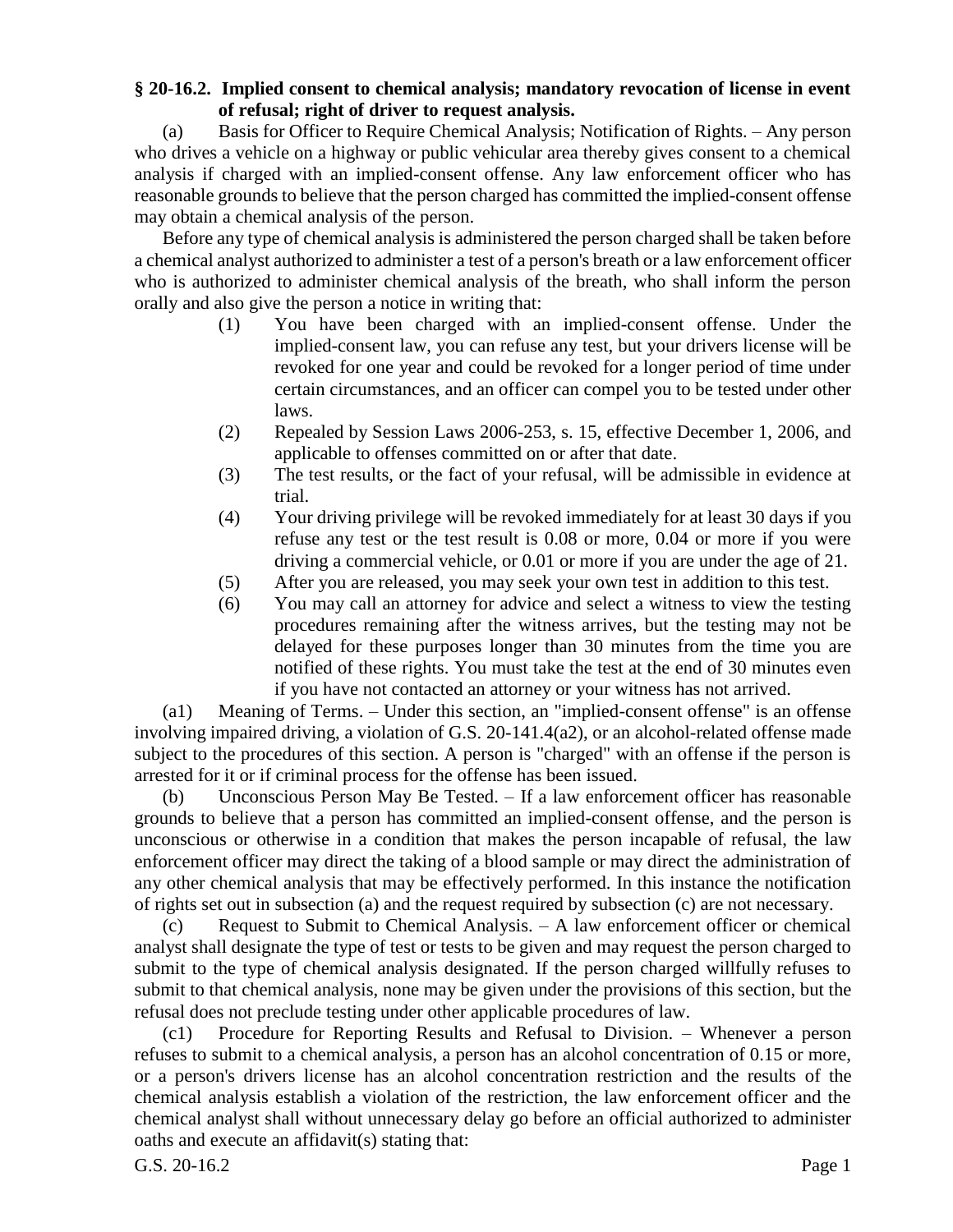- (1) The person was charged with an implied-consent offense or had an alcohol concentration restriction on the drivers license;
- (2) A law enforcement officer had reasonable grounds to believe that the person had committed an implied-consent offense or violated the alcohol concentration restriction on the drivers license;
- (3) Whether the implied-consent offense charged involved death or critical injury to another person, if the person willfully refused to submit to chemical analysis;
- (4) The person was notified of the rights in subsection (a); and
- (5) The results of any tests given or that the person willfully refused to submit to a chemical analysis.

If the person's drivers license has an alcohol concentration restriction, pursuant to G.S. 20-19(c3), and an officer has reasonable grounds to believe the person has violated a provision of that restriction other than violation of the alcohol concentration level, the officer and chemical analyst shall complete the applicable sections of the affidavit and indicate the restriction which was violated. The officer shall immediately mail the affidavit(s) to the Division. If the officer is also the chemical analyst who has notified the person of the rights under subsection (a), the officer may perform alone the duties of this subsection.

(d) Consequences of Refusal; Right to Hearing before Division; Issues. – Upon receipt of a properly executed affidavit required by subsection (c1), the Division shall expeditiously notify the person charged that the person's license to drive is revoked for 12 months, effective on the thirtieth calendar day after the mailing of the revocation order unless, before the effective date of the order, the person requests in writing a hearing before the Division. Except for the time referred to in G.S. 20-16.5, if the person shows to the satisfaction of the Division that his or her license was surrendered to the court, and remained in the court's possession, then the Division shall credit the amount of time for which the license was in the possession of the court against the 12-month revocation period required by this subsection. If the person properly requests a hearing, the person retains his or her license, unless it is revoked under some other provision of law, until the hearing is held, the person withdraws the request, or the person fails to appear at a scheduled hearing. The hearing officer may subpoena any witnesses or documents that the hearing officer deems necessary. The person may request the hearing officer to subpoena the charging officer, the chemical analyst, or both to appear at the hearing if the person makes the request in writing at least three days before the hearing. The person may subpoena any other witness whom the person deems necessary, and the provisions of G.S. 1A-1, Rule 45, apply to the issuance and service of all subpoenas issued under the authority of this section. The hearing officer is authorized to administer oaths to witnesses appearing at the hearing. The hearing shall be conducted in the county where the charge was brought, and shall be limited to consideration of whether:

- (1) The person was charged with an implied-consent offense or the driver had an alcohol concentration restriction on the drivers license pursuant to G.S. 20-19;
- (2) A law enforcement officer had reasonable grounds to believe that the person had committed an implied-consent offense or violated the alcohol concentration restriction on the drivers license;
- (3) The implied-consent offense charged involved death or critical injury to another person, if this allegation is in the affidavit;
- (4) The person was notified of the person's rights as required by subsection (a); and
- (5) The person willfully refused to submit to a chemical analysis.

G.S. 20-16.2 Page 2 If the Division finds that the conditions specified in this subsection are met, it shall order the revocation sustained. If the Division finds that any of the conditions (1), (2), (4), or (5) is not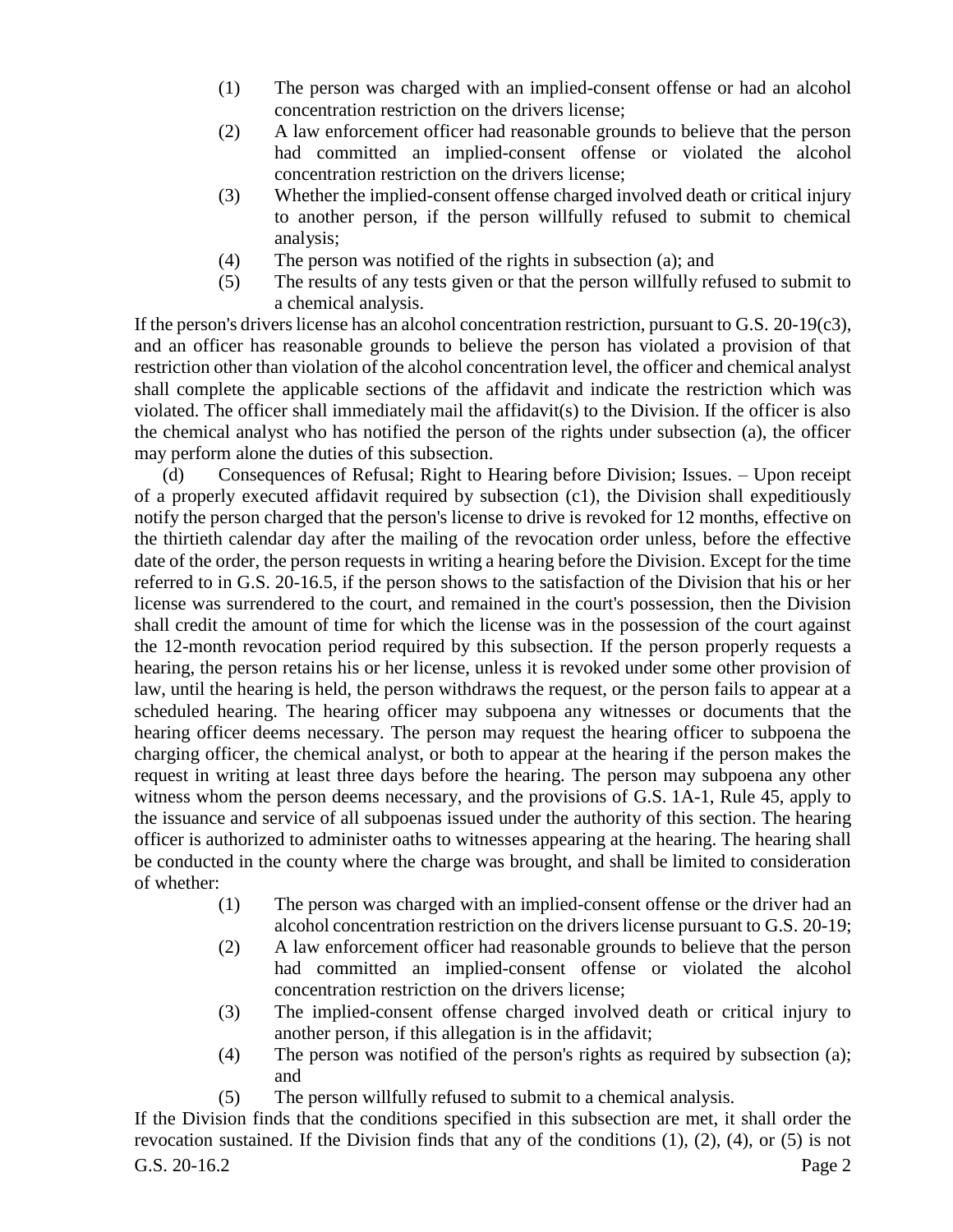met, it shall rescind the revocation. If it finds that condition (3) is alleged in the affidavit but is not met, it shall order the revocation sustained if that is the only condition that is not met; in this instance subsection (d1) does not apply to that revocation. If the revocation is sustained, the person shall surrender his or her license immediately upon notification by the Division.

(d1) Consequences of Refusal in Case Involving Death or Critical Injury. – If the refusal occurred in a case involving death or critical injury to another person, no limited driving privilege may be issued. The 12-month revocation begins only after all other periods of revocation have terminated unless the person's license is revoked under G.S. 20-28, 20-28.1, 20-19(d), or 20-19(e). If the revocation is based on those sections, the revocation under this subsection begins at the time and in the manner specified in subsection (d) for revocations under this section. However, the person's eligibility for a hearing to determine if the revocation under those sections should be rescinded is postponed for one year from the date on which the person would otherwise have been eligible for the hearing. If the person's driver's license is again revoked while the 12-month revocation under this subsection is in effect, that revocation, whether imposed by a court or by the Division, may only take effect after the period of revocation under this subsection has terminated.

(e) Right to Hearing in Superior Court. – If the revocation for a willful refusal is sustained after the hearing, the person whose license has been revoked has the right to file a petition in the superior court district or set of districts defined in G.S. 7A-41.1, where the charges were made, within 30 days thereafter for a hearing on the record. The superior court review shall be limited to whether there is sufficient evidence in the record to support the Commissioner's findings of fact and whether the conclusions of law are supported by the findings of fact and whether the Commissioner committed an error of law in revoking the license.

(e1) Limited Driving Privilege after Six Months in Certain Instances. – A person whose driver's license has been revoked under this section may apply for and a judge authorized to do so by this subsection may issue a limited driving privilege if:

- (1) At the time of the refusal the person held either a valid drivers license or a license that had been expired for less than one year;
- (2) At the time of the refusal, the person had not within the preceding seven years been convicted of an offense involving impaired driving;
- (3) At the time of the refusal, the person had not in the preceding seven years willfully refused to submit to a chemical analysis under this section;
- (4) The implied consent offense charged did not involve death or critical injury to another person;
- (5) The underlying charge for which the defendant was requested to submit to a chemical analysis has been finally disposed of:
	- a. Other than by conviction; or
	- b. By a conviction of impaired driving under G.S. 20-138.1, at a punishment level authorizing issuance of a limited driving privilege under G.S. 20-179.3(b), and the defendant has complied with at least one of the mandatory conditions of probation listed for the punishment level under which the defendant was sentenced;
- (6) Subsequent to the refusal the person has had no unresolved pending charges for or additional convictions of an offense involving impaired driving;
- (7) The person's license has been revoked for at least six months for the refusal; and
- (8) The person has obtained a substance abuse assessment from a mental health facility and successfully completed any recommended training or treatment program.